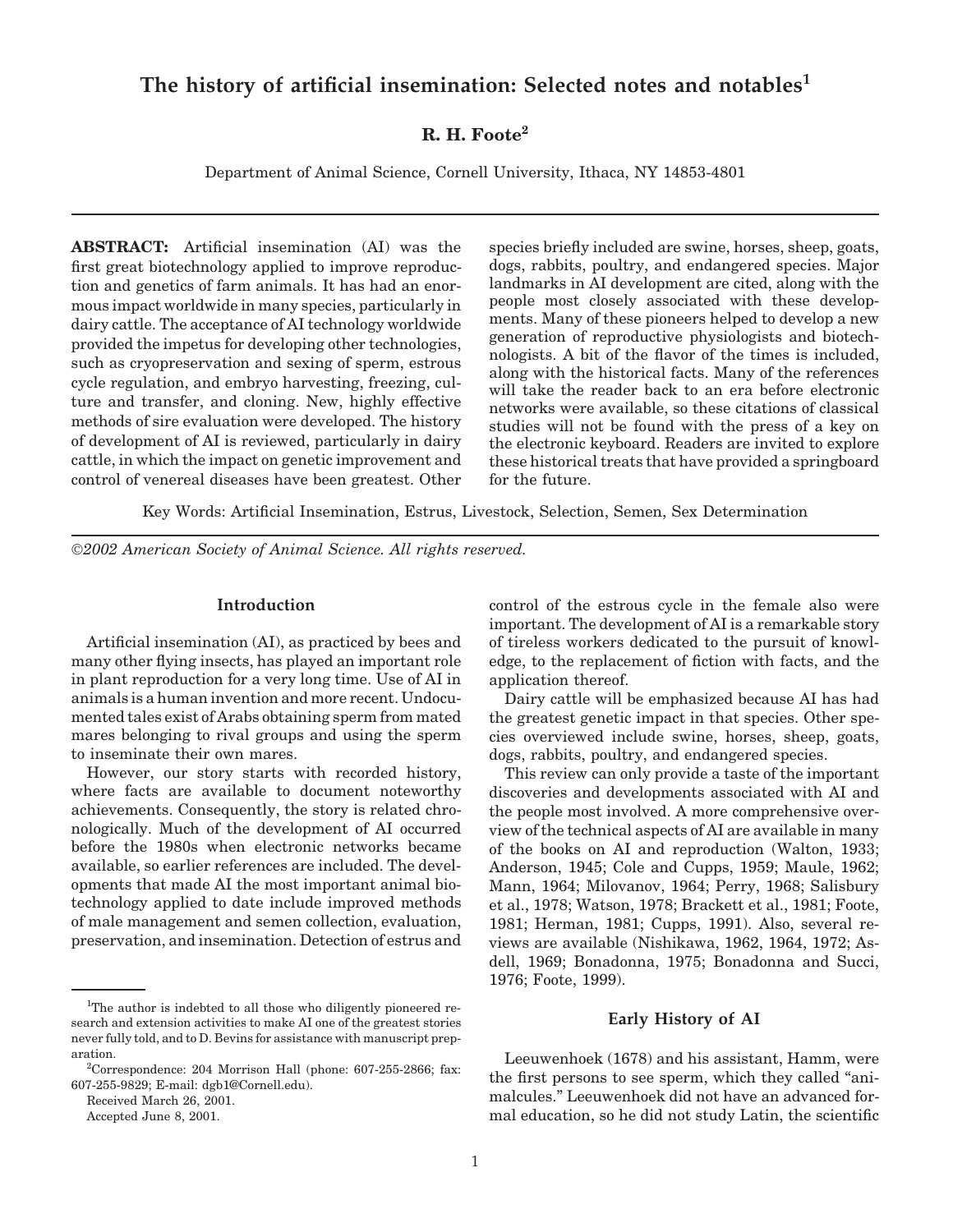language of the day. However, he was a clever, capable individual who ground lenses so precisely (one still exists today with 270 magnifications) that sperm were visible. His published paper (Leeuwenhoek, 1678) amazed, and perhaps amused, the reigning king of England, who regularly read papers submitted to the Royal Society, where Leeuwenhoek's paper was published.

Another century passed before the first successful insemination was performed by Spallanzani (1784) in a dog, which whelped three pups 62 d later. Spallanzani originally trained to be a priest, but he had a great interest in natural history and pursued the latter. He was a professor of natural history in Pavia by the age of 25. He collected, analyzed, and classified a large array of butterflies, shells, and other marine and land animals. His abode was overrun with many collections, somewhat to the consternation of relatives living there. But he used these for rigorous, comparative objective analysis to discern much about animal physiology and characteristics of fitness.

Another 100 yr passed before Heape (1897) and others in several countries reported that AI had been used in isolated studies with rabbits, dogs, and horses. Heape was an outstanding reproductive biologist, establishing much of the basis for the relationship between seasonality and reproduction. This led to Cambridge becoming a world center for reproductive studies (Marshall, Hammond, Walton, and students such as M. C. Chang).

## **AI Becomes a Focal Point of Research**

Pioneering efforts to establish AI as a practical procedure were begun in Russia in 1899 by Ivanow (see Ivanoff, 1922). By 1907 Ivanow (also transliterated as Ivanov or Ivanoff) had studied AI in domestic farm animals, dogs, foxes, rabbits, and poultry. Some of this research, especially in horses, is included in a paper in English (Ivanoff, 1922) submitted June 21, 1922, and published in record time in the July 1922 issue of the *Journal of Agricultural Science*. He developed semen extenders and trained technicians to select superior stallions and multiply their progeny through AI. Much of the AI work in Russia was taken over later by Milovanov (1938), described in a text translated into English (Milovanov, 1964). He established major projects for sheep and cattle breeding. He did not E-mail his orders for supplies. In his own workshop Milovanov designed and made practical artificial vaginas and other items, many similar to those used today. This was an enormous improvement over the earlier method of collecting semen from sponges placed in the vagina of mount animals.

The development of AI by Ivanow also stimulated research outside of Russia. The Japanese scientist Dr. Ishikawa studied with Ivanow. He returned to Japan and began a similar program in horses in 1912 (Nishikawa, 1962). This gradually developed into AI being applied in Japan in cattle, sheep, goats, swine, and

poultry. Other Japanese researchers became involved (Ito, Niwa, Sato, Yamane, etc.). Because most of the research was published in Japanese and few westerners knew Japanese, little was known about this research in the Western world until Niwa (1958) and Nishikawa (1962, 1964, 1972) summarized the research in English.

News of the extensive use of AI in Russia following the Ivanoff (1922) report became widespread in the Western world with the publication of the book on AI by Walton (1933). Walton conducted a number of experiments, including a pioneering shipment of ram semen to Poland, which 2 d later was used for successful insemination of ewes. However, commercial AI did not evolve rapidly in the United Kingdom.

Some AI work, particularly with horses, had been performed in the early 1900s in Denmark. Eduard Sørensen, at The Royal Veterinary College in Copenhagen, Denmark, was familiar with the Russian work. With Gylling-Holm, Sørensen organized the first cooperative dairy AI organization in Denmark in 1936. The program enrolled 1,070 cows the 1st yr and 59% conceived, slightly better than natural service in the same herds. This was an important stimulus for the development of AI in dairy cattle in the United States and other Western countries.

The Danish veterinarians established the method of rectovaginal fixation of the cervix, allowing semen to be deposited deeply into the cervix or into the body of the uterus. This technique provided a tremendous advantage because fewer sperm were required for insemination of each cow. Another Danish "invention" was the straw for packaging semen (Sørensen, 1940). In 1956 I saw some of the original oat straws that Dr. Sørensen kept in his desk. Subsequently he saw children at a birthday party for his daughter sipping punch with cellophane straws, and he recognized that he had found the straw that he needed. Later Cassou (1964) produced straws commercially that have been used worldwide. So, the French straw is a modified Danish straw. Dr. Sørensen also was a tough examiner in anatomy. Passing his exams was reported to be as tough as "getting a camel through the eye of a needle."

Meanwhile, the much earlier research by Spallanzani led eventually in Italy to the development of an artificial vagina for dogs by Amantea in 1914 (Perry, 1968). This work served as a model for the Russian development of artificial vaginas for bulls, stallions, and rams. Another Italian, Bonadonna (1937), continued research on AI in several species. His enthusiasm for the potential value of AI, along with Lagerlöf, resulted in the establishment of the highly successful International Congress on AI and Animal Reproduction held every 4 yr. The first one was held in Milan in 1948. One time I remarked about the extraordinary beauty of the Renaissance works of art in Italy, and Dr. Bonadonna said "Yes, but remember the future requires that you do not spend too much time dreaming about the past."

In Sweden, Lagerlöf became known for his research on infertility problems in bulls. This research was stim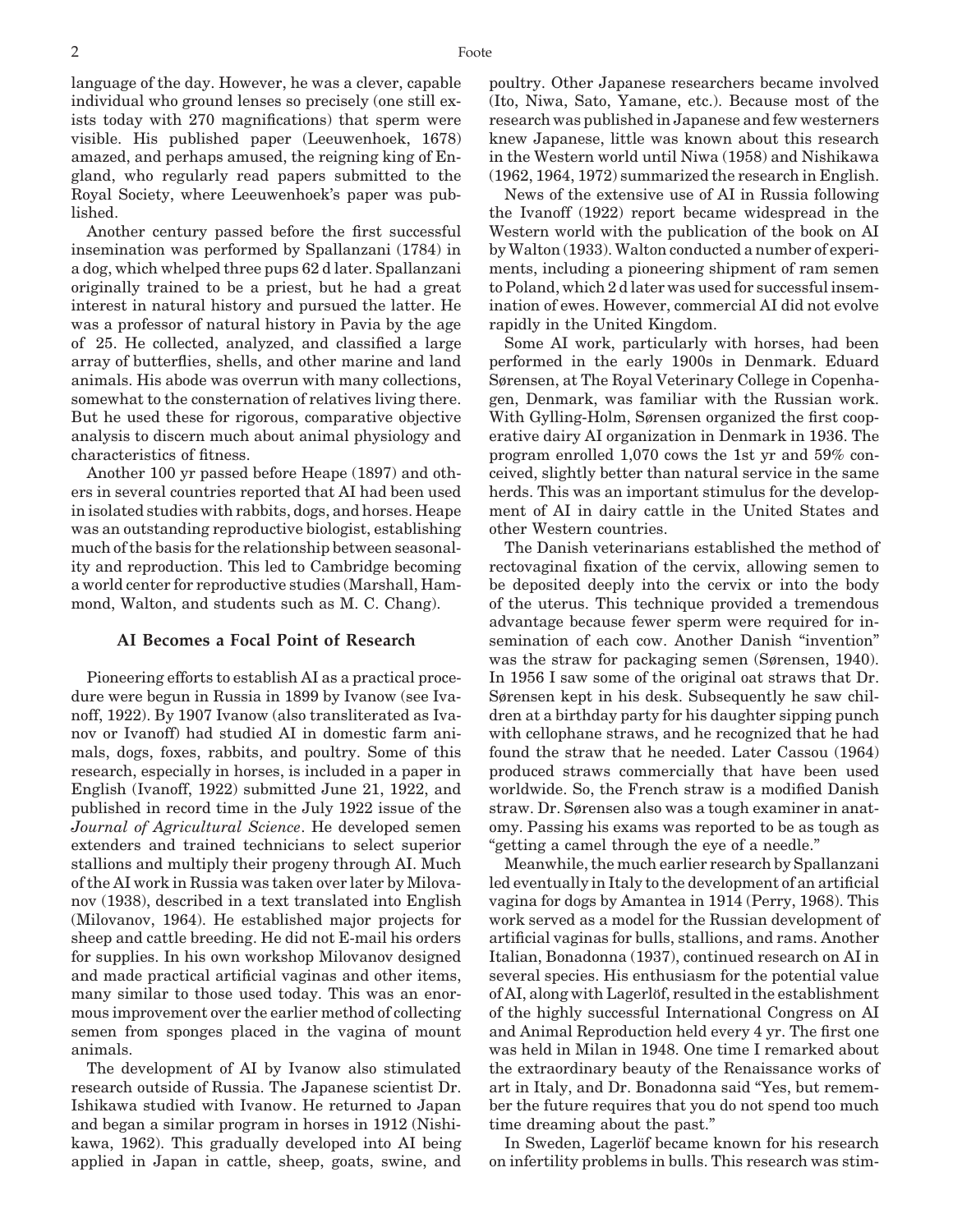ulated by his visit with W. W. Williams, a Cornell D.V.M., who had published methods of staining spermatozoa. Meanwhile, Lageröf completed his classic Ph.D. dissertation titled "Changes in the spermatozoa and in the testes of bulls with impaired or abolished fertility"  $(Lagerlöf, 1934)$ . He established a group with worldwide influence in training veterinarians in the various aspects of fertility and AI. Other Scandanavians, such as Blom (1950), followed, publishing a steady stream of excellent papers on abnormal sperm morphology (see Barth and Oko, 1989). These pioneers were all thinkers and doers, and they trained many who followed.

## **Modern Development of AI in Dairy Cattle**

Phenomenal growth of AI occurred in the 1940s in the United States. The procedures developed in the United States became established worldwide (Salisbury et al., 1978). In 1936, Brownell was inseminating cows in the Cornell herd (Sipher, 1991), and other AI work was started in the late 1930s in Minnesota and Wisconsin. In 1938, an AI cooperative was established in New Jersey, modeled after the Danish system (Perry, 1968). Another one in 1938 followed in the state of New York (Sipher, 1991). The development of the New York Artificial Breeders, Cooperative, Inc., currently Genex, Inc., in Ithaca, New York made possible the close collaboration between a farmer cooperative and researchers and extension personnel at Cornell University. This was a highly productive relationship resulting in the experimental insemination of hundreds of thousands of cows and publication of more than 100 research papers (Foote, 1998) on sire selection, testicular evaluation, semen collection, evaluation and processing; and fertility testing. The present status of AI in many countries has been summarized recently (Malafosse and Thibier, 1990; Foote, 1999).

#### *Semen Evaluation*

The most widely used test of sperm quality from the initial stages of AI development until the present time has been the assessment of the proportion of normal, progressively moving sperm (Anderson, 1945; Maule, 1962; Salisbury et al., 1978). Thus, a good microscope is the key. In addition to examining sperm with brightfield microscopes, differential interference contrast microscopes, multiple stains, flow cytometry, and computerassisted sperm analysis (**CASA**) have contributed to improved quantification of sperm motion (Graham, 1978; Salisbury et al., 1978; Pace et al., 1981; Garner et al., 1997; Foote, 1998). With frozen semen, evaluation of post-thaw survival became important. The ability to evaluate the acrosomal status of sperm was enhanced by the work of Saacke and Marshall (1968). Techniques used for evaluating sperm morphology have been reviewed by Barth and Oko (1989).

Ejaculate volume and sperm concentration are the two other critical components of semen evaluation because they determine the number of sperm obtained. Volume originally was measured in graduated containers. Volume today often is determined more accurately by weight, assuming that the specific gravity is 1.0. Stallion semen was weighed years ago (Nishikawa, 1959). Rapid optical density methods for measuring sperm concentration have replaced tedious hemocytometric procedures.

Fertility of sperm is the ultimate test of sperm quality. Often it is not possible to measure fertility, so many tests of semen quality in addition to motility and morphology, such as the hypoosmotic swelling test, mucous or gel penetration, and integrity of the DNA have been correlated with fertility (Graham, 1978; Saacke, 1981; Foote, 1998, 1999). Competitive fertilization (Beatty, 1960; Saacke, 1981; Dziuk, 1996; Foote, 1998) with mixed sperm offers an efficient way to rank the fertility of males either using in vitro fertilization tests or tests with animal insemination. However, it is not generally feasible to mix semen in commercial AI. For commercial AI, an inexpensive method of estimating fertility, based on cows not returning for insemination, was developed as an essential component of the AI program (Thompson and Salisbury, 1947). This made possible the comparing of fertility of bulls, inseminators, semen processing procedures, and even herd performance under practical field conditions. It provided a remarkable new system of recording breeding efficiency. Others had argued strongly for using pregnancy diagnosis, but this clearly involved few cows, was performed sporadically, and did not provide for centralized collection and evaluation of data. The efficiency of the nonreturn method for monitoring fertility is reduced today because of multiple suppliers of semen to individual farms and withinherd inseminators.

## *Semen Extenders, Semen Cooling, and Extension Rate*

Initially the most important problem to resolve was a method to store semen long enough for shipment and use in the field. The first major improvement in the AI procedure initiated in the United States was the development of a yolk-phosphate semen extender (Phillips and Lardy, 1940). Salisbury et al. (1941) improved the media by buffering the egg yolk with sodium citrate. Sperm survival at 5°C permitted use of the semen for up to 3 d, and the citrate dispersed the fat globules in egg yolk, making sperm visible for microscopic examination. This semen extender was used worldwide for cattle. Glycerol was added later for cryopreservation of bull sperm.

The next major stimulus to AI of dairy cattle was an improvement of about 15% in fertility resulting from a better method of initially protecting sperm from cold shock (Foote and Bratton, 1949) and the control of some venereal diseases by the addition of antibiotics (Almquist et al., 1949; Foote and Bratton, 1950). The Cornell extender (Foote and Bratton, 1950), containing the antibiotic mixture of penicillin, streptomycin, and poly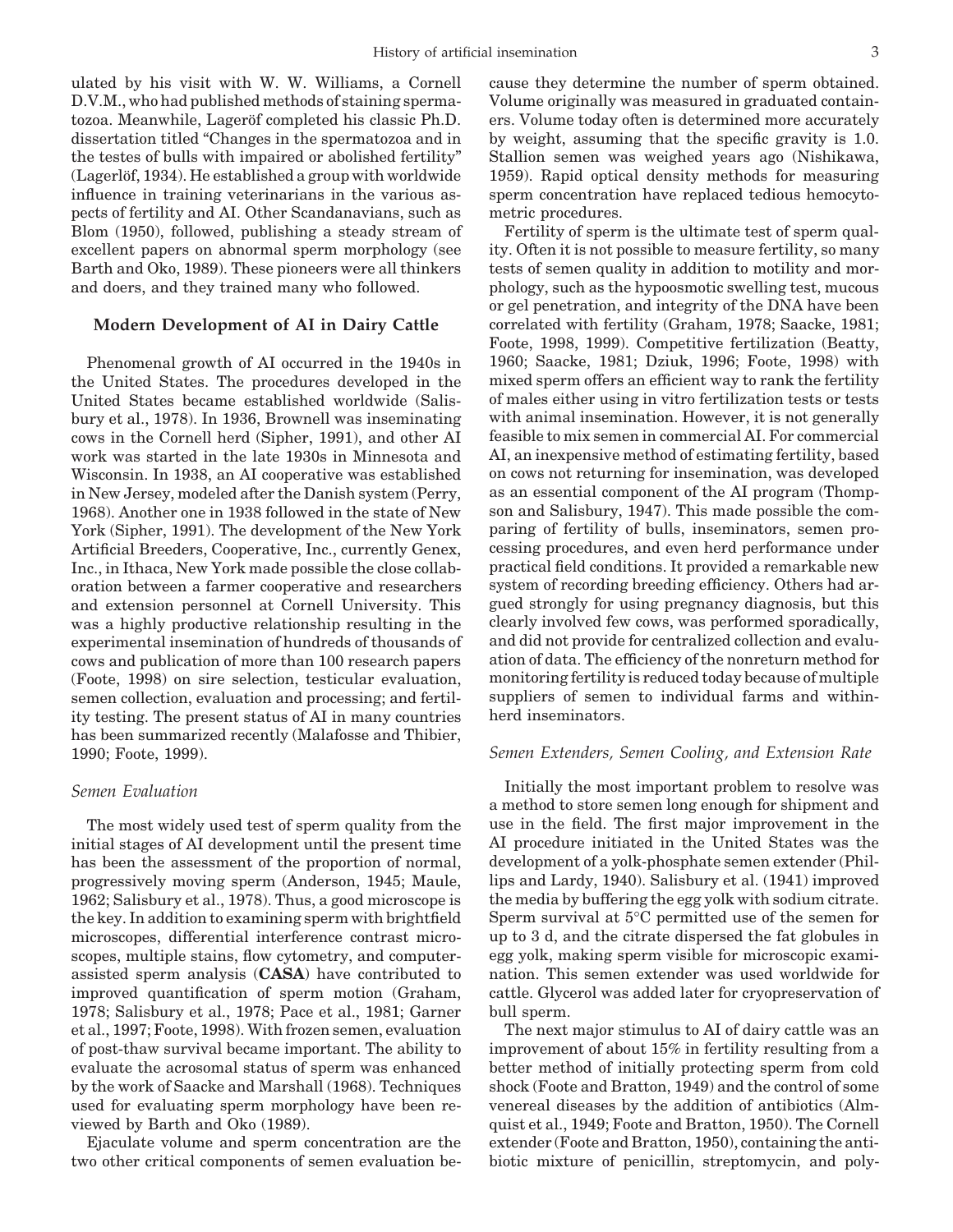myxim B, was used for many years as the standard. Many years were required to eradicate the diseases from bulls. During that time in vitro treatment of semen with antibiotics prevented transmission of several diseases. Antibiotics are still included as "insurance" protection against possible contamination. This treatment of semen was worth hundreds of millions of dollars to the dairy world. No patents were filed, and neither Pennsylvania nor Cornell received any remuneration. The reward was service to agriculture. Growth of AI was now ensured, because dairies using only AI eliminated venereal diseases, reduced embryonic death, and achieved high fertility.

With AI expanding rapidly, demands for semen from popular bulls increased. The simplest way to meet this demand was to "stretch" each ejaculate farther by using fewer sperm per insemination, providing that this could be accomplished without sacrificing fertility. Salisbury and coworkers published several classic papers (see Salisbury et al., 1978; Foote, 1998) clearly supporting the concept that only a few million sperm per insemination were required. In conducting these experiments Salisbury was criticized by some who declared that "dilution" of semen was like "watering the milk." Consequently, Foote and Bratton (1950) introduced the word "extender" because the yolk-citrate-antibiotic medium enhanced and extended the usefulness of semen. This word has "stuck." We considered using the word "suspender" as a snappy term, also. The net result of these experiments was that semen extension could be increased at least 25-fold. Sperm numbers per insemination with liquid semen were reduced from more than  $100 \times 10^6$  sperm per insemination to  $4 \times 10^6$  sperm per insemination (see Salisbury et al., 1978; Foote, 1998). Along with hard work in the laboratory, Salisbury's graduate students remember relaxing over gourmet food in his home.

The yolk-based extender was improved with Cornell University Extender (**CUE**, Foote et al., 1960), which resulted in the highest fertility achieved in AI on hundreds of thousands of inseminations (Salisbury et al., 1978; Foote, 1998). Shannon visited Cornell in the late 1950s and modified the extender (Shannon et al., 1984) for use with liquid semen in the intensive breeding season in New Zealand. Caproic acid and catalase were included with 5% egg yolk by volume to form "Caprogen," an effective extender for preserving bull sperm at the moderate ambient temperatures of New Zealand, with as few as  $2 \times 10^6$  sperm per insemination. Several researchers (see Salisbury et al., 1978; Foote, 1998) had reported that the volume of egg yolk used originally could be greatly reduced, particularly at ambient temperatures, and that catalase might be beneficial at room temperature.

Milk also was widely used. Following the report by Michajilov (1950), Almquist and coworkers (Thacker and Almquist, 1953; O'Dell and Almquist, 1957; Almquist and Wickersham, 1962) published a series of papers on skim milk and whole milk, establishing the optimal procedures for detoxification of milk and addition of glycerol for freezing semen. The milk-glycerol extender continues to be used by many AI organizations.

## *Bull Sexual Behavior, Intensity of Semen Collection, and Sire Power*

To meet the high demand for semen from selected bulls, harvesting the maximal number of sperm per bull was the other approach to increasing the number of inseminations possible per bull. Early research on sexual preparation and intensity of semen collection was initiated by Bratton and colleagues (Collins et al., 1951; Bratton and Foote, 1954; Hafs et al., 1959) and Almquist and colleagues (Hale and Almquist, 1960; Amann, 1970; Almquist, 1973, 1982). The extensive studies by Almquist and associates included beef bulls as well as dairy bulls (Almquist, 1973). These collective studies resulted in recognizing the importance of evaluating the sexual responses of individual bulls and applying stimuli along with an optimal frequency of about six semen collections per week. The result was a sperm output of 30 to  $40 \times 10^9$  sperm per week per sire. With a 50-wk-per-year collection schedule and  $10 \times$  $10<sup>6</sup>$  sperm per insemination dose, these sperm numbers translate into 200,000 doses of semen for insemination each year.

Large differences occurred in sperm output of bulls when semen was collected under comparable conditions. Methods were developed to evaluate both the quality and quantity of spermatogenesis in bulls (Foote, 1969; Amann, 1970). These studies revealed that the differences in sperm output were largely due to testicular size. Testis size was easily measured and was highly inherited,  $h^2 = 0.67$  (Coulter et al., 1976). So, attention to testis size was important in selection and evaluation of sires.

Extensive studies were conducted on nutrition, performance, and aging of bulls (see Foote, 1998). Rapid growth was important in minimizing the time required for young bulls to reach puberty and be tested for AI. Unfortunately, these data are largely unknown because they were published in bulletin form (Bratton et al., 1959, 1961), although one classic paper appeared in a journal (Almquist, 1982). Almquist always kept an open mind about what might be possible. At one scientific meeting he handed out note pads less than 1 inch wide and several inches long to remind people not to be "narrow-minded." Bratton was a perfectionist and did not publish results until the experiments were completed, even if they took 10 yr. Tenure then was translated as 10 yr.

## *Genetic Selection of Bulls for Milk*

One of the major reasons for initiating AI was to make the males that transmit superior genetics for milk production available to more producers in the animal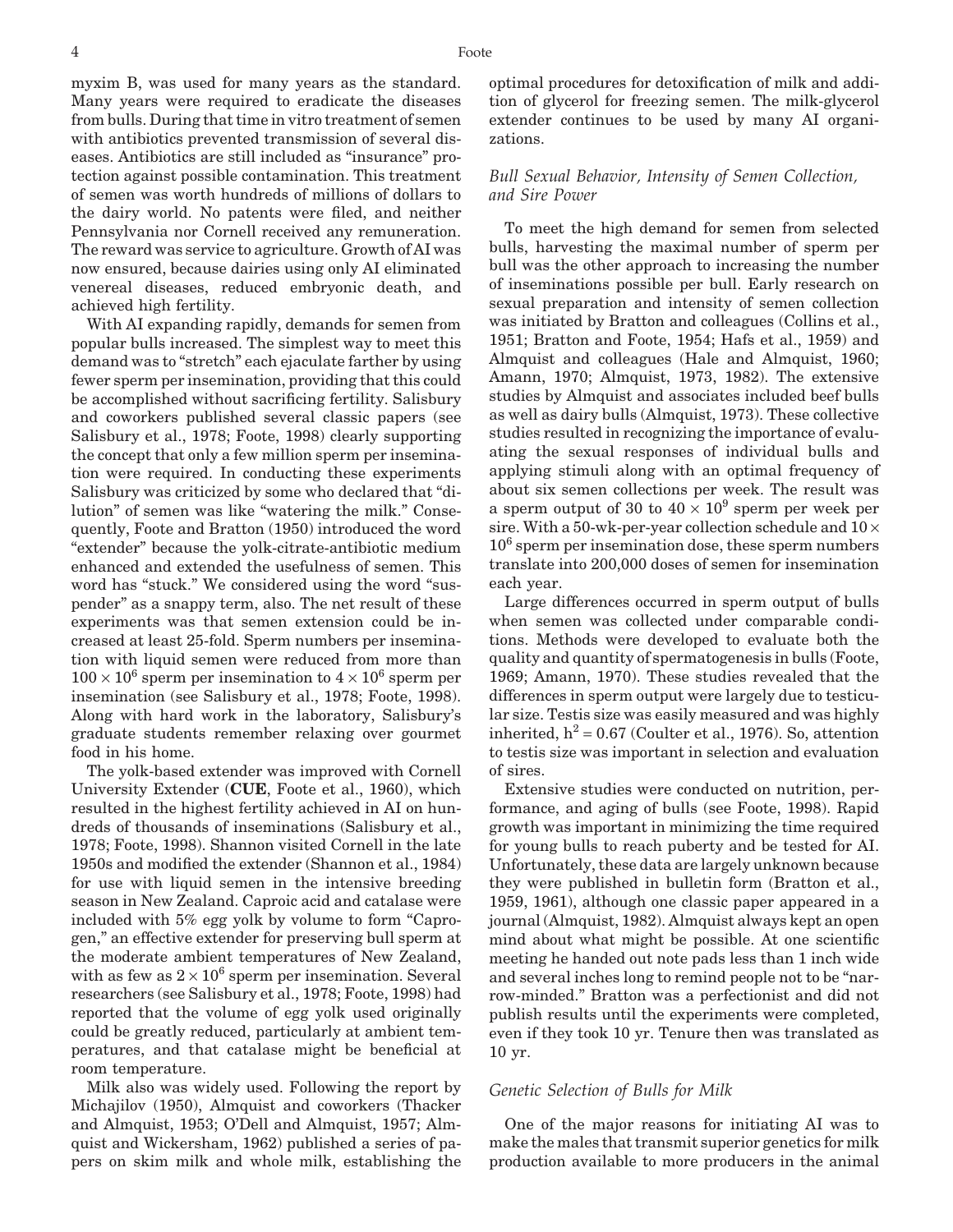industry. This was democracy in action. The elite bulls would not be limited to the wealthy. However, bull selection procedures practiced before the AI era gave disappointing results. Many bulls with high proofs in natural service did not repeat in AI. Robertson and Rendel (1950) in Scotland and Henderson (1954) at Cornell University pioneered new methods of sire selection (Van Vleck, 1981). Henderson continued his research to establish the principles required for optimal sire selection programs and to provide objective methods for adjusting records for unequal environmental influences.

Henderson received his training under Dr. Lush at Iowa. He combined this with his mathematical genius and attracted graduate students and scholars from all over the world. Along with these scholars, Henderson has had the greatest impact on dairy cattle genetics of any single person in history. He was a modest individual, always ready to take time with a yellow pad of paper to scratch out a solution to anyone's mathematical problem. He didn't need modern computers because he was born with one.

## *Frozen Semen*

While the geneticists were making breakthroughs on sire selection, an astounding achievement was reported from England (Polge et al., 1949), the successful freezing of chicken sperm by including glycerol. Glycerol soon was found to be useful for bull sperm. Many researchers had tried to freeze bull semen (I had even tried ethylene glycerol unsuccessfully in the late 1940s to store bull sperm at −10°C) but had failed. A bit of serendipity played a role in the discovery (Polge, 1968). The research had focused on using sugars as cryoprotectants, but they did not lead to successful results. However, Polge relates that he returned 6 mo later to try again, and results were promising, presumably with the same bottle of fructose stock solution. Why success now? What was in the bottle? Chemical analysis showed that the bottle contained no sugar, but rather glycerol and protein in proportions comprising Meyers albumin used for histology. Apparently, there had been a mistake in labeling when reagents were stored. Horace Wolpole coined the word *serendipity*, noting that it combined accidental discovery with sagacity. Both aspects were displayed here. Unfortunately, the dictionaries do not include sagacity in defining serendipity.

The basic medium used by Polge was the original yolk-citrate extender (Salisbury et al., 1941) plus glycerol. Almquist and coworkers (O'Dell and Almquist, 1957) developed whole milk-glycerol as a good medium to cryopreserve bull sperm. Tris-buffered egg yolk-glycerol also provided excellent protection for sperm either frozen or unfrozen (Davis et al., 1963; Foote, 1998). This soon became the most commonly used medium worldwide for cryopreservation of bull sperm and sperm from several other species (Iritani, 1980).

Packaging frozen semen for use with solid carbon dioxide (Dry Ice®) or liquid nitrogen was a problem. Glass ampules often broke during freezing or thawing. Cassou (1964) modified the system developed by Sørensen (1940), with a method for sealing plastic straws and a gun for insemination (Pickett and Berndtson, 1974). Originally 0.5-mL capacity straws were used, but 0.25-mL straws are popular because they require less storage space.

Another major change in storage occurred in the 1950s with the shift from solid carbon dioxide storage at −79°C to liquid nitrogen at −196°C. Researchers had demonstrated that sperm survival at −196°C was virtually infinite, whereas biologic changes occurred with storage at −79°C. Also, storage with solid carbon dioxide was not convenient, and frequent resupply was necessary.

Liquid nitrogen storage also was a problem, because insulation of the tanks was inefficient. Frequent refilling was required to maintain a safe temperature of about −196°C. Manufacturers of tanks were not interested in improving tanks until J. Rockefeller Prentice, owner of American Breeders Service, privately provided a substantial sum of money, which convinced Linde Division of the American Cyanamid Company that there was a market for liquid nitrogen containers with improved insulation. The successful cryopreservation of sperm and development of efficient liquid nitrogen containers provided the foundation upon which today's entire cryopreservation industry is built.

Frozen semen is less fertile than fresh semen (Shannon and Vishwana (1995), as many semen additives to improve fertility of frozen semen have been tested with minimal success (Foote, 1999). However, a recent report (Amann et al., 1999) provided preliminary support for a peptide that increased fertility when added to frozenthawed semen.

## *Detection of Estrus, Synchronization, and Timing Insemination*

Obviously, success in the field depended on the proper detection of estrus and skillful insemination. The classic rule referred to as the A.M. to P.M. and P.M. to A.M. system for insemination was established by Trimberger (1948). It was based on observation, palpation of the ovaries, and breeding data. This rule established that for best fertility cows first seen in estrus in the A.M. should be inseminated during the afternoon of the same day. Cows first seen in estrus in the P.M. should be inseminated before noon the next day. Trimberger was a keen observer and was one of the most successful coaches of intercollegiate dairy cattle judging teams.

Accurate detection of estrus is a problem on many farms (Foote, 1975). Intensive research to regulate the time of estrus and ovulation in the cow has been ongoing for about 50 yr (Ulberg et al., 1951; Hansel and Trimberger, 1952). Fertility was very low in early studies on estrus synchronization (Hansel and Convey, 1983).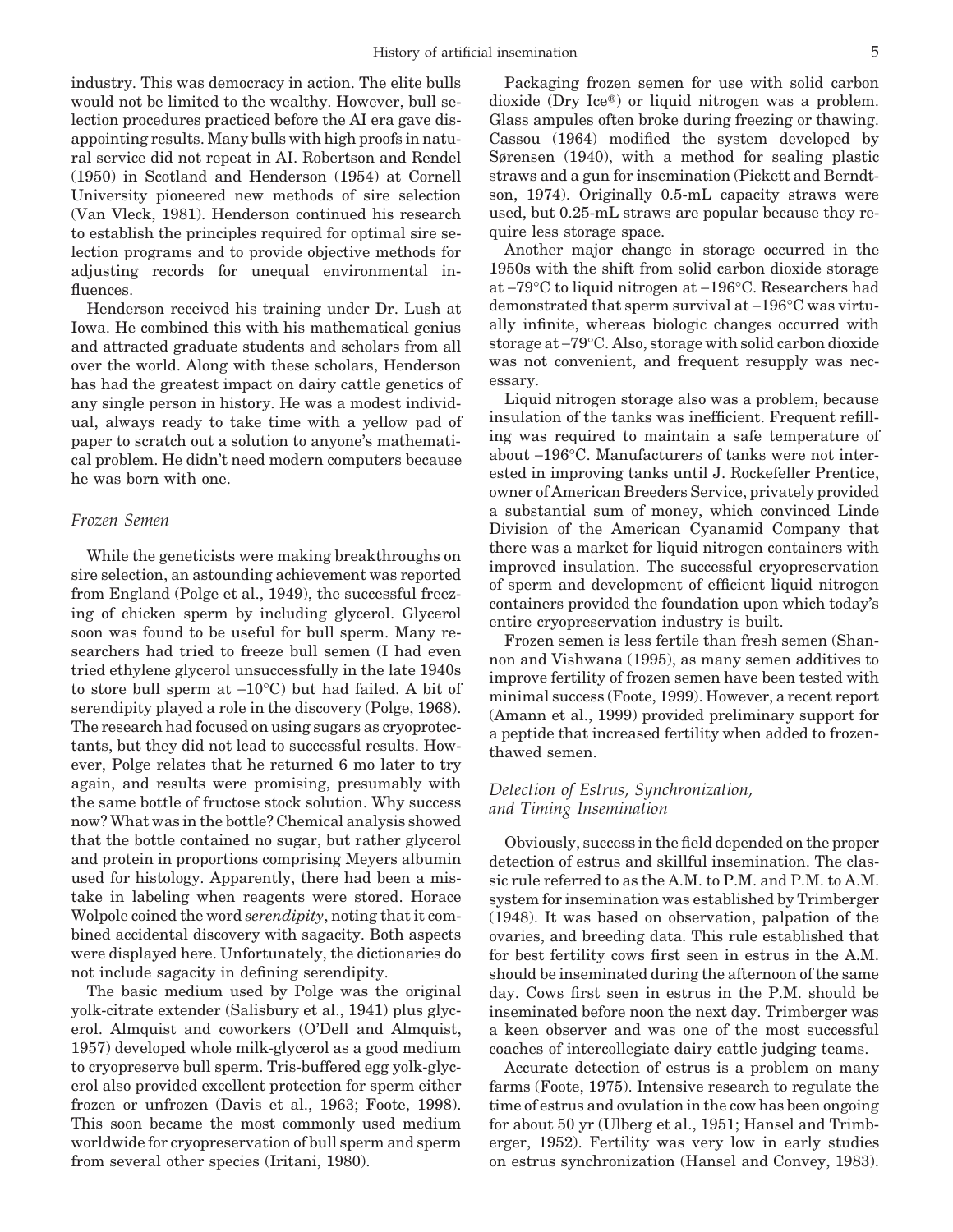Fertility still is lower in many cases, but cows can be inseminated at a fixed time without detection of estrus (Nebel et al., 2000). Rowson (1971) predicted that AI, combined with superovulation, synchronization of estrus, and manipulation of embryos would lead to major advances in animal production beyond the use of AI alone. Rowson was a prodigious worker with a great sense of humor. Many researchers came to Cambridge to gain from his experience.

Women played key roles. Few were inseminators, but taking the farmers' calls and washing and sterilizing the glassware (before the era of plastic) daily provided important teamwork.

#### *Sexing Sperm*

One of the most dramatic technical advances in recent years is the sexing of sperm by DNA quantification using flow cytometry instrumentation developed at Livermore Laboratories (Gledhill, 1985) and improved since (Johnson and Seidel, 1999). The time currently required to sort the billions of sperm per ejaculate limits extensive commercial application, but the machines are getting faster.

#### *Freeze-Dried Sperm*

Successful freeze-drying of bull sperm was erroneously reported by Meryman in 1960 (see Graham et al., 1974 for references). Attempts by many researchers to repeat the research produced negative results. However, Graham et al. (1974) produced one pregnancy. Had microinjection techniques been available then, Graham would have been at work at his usual 5 a.m. start of the day looking for another way to use AI. With the microinjection technique, preservation of the integrity of the DNA of freeze-dried sperm was demonstrated recently (Wakayama and Yanagimachi, 1998).

## **Development and Use of AI in Species Other Than Dairy Cattle**

#### *Beef Cattle*

Beef cattle greatly outnumber dairy cattle in the United States. The technology of semen handling and insemination of beef cows is similar to that used for dairy cows, but beef cows are not managed as conveniently for AI. Many cows are on extensive ranges where detection of estrus and rounding up animals in estrus for insemination is not cost-effective. Therefore, the proportion of beef cattle bred by AI is low (Foote, 1981; Dziuk and Bellows, 1983). Where small groups of beef cows are kept in close confinement, estrous cycleregulating agents can be used to synchronize the time of insemination for at least one insemination. In crossbreeding programs, AI has the advantage because semen can inexpensively replace maintaining bulls of separate breeds.

#### *Swine*

The AI of swine was initiated by Ivanow in Russia in the early 1900s (Ivanow, 1907; Ivanoff, 1922). More extensive investigations were conducted in the 1930s (Milovanow, 1938; Anderson, 1945; Maule, 1962; Nishikawa, 1964). Early work was started in the United States in Missouri (McKenzie, 1931), in Japan in 1948 (Ito et al., 1948; Niwa, 1958), and in western Europe in the 1950s (Polge, 1956). Boars are easily trained to mount dummies (Milovanov, 1938; Polge, 1956).

All artificial vaginas developed for boar semen collection provided a means of applying pressure to the glans penis (McKenzie, 1931; Ito et al., 1948; Polge, 1956), or a gloved hand can be used directly. McKenzie trained many early outstanding reproductive physiologists (Andrews, Casida, Phillips, etc.). He attended animal science meetings long after officially retiring, asking questions about the latest developments. At the 75th meeting of the American Society of Animal Science, when a roll of long-time members was called, he was the only member standing at the end, a member for 61 yr.

Russian diluters for boar semen were based on glucose solutions with sodium potassium tartrate or sodium sulfate and peptone, keeping the concentration of electrolytes low (Milovanov, 1938; Anderson, 1945; Polge, 1956; Maule, 1962). The recommended storage temperature was 7 to 12°C. However, Ito et al. (1948) recommended storage at 15 to 20°C. When the yolkphosphate, yolk-citrate, and milk extenders were developed for bull semen, they were used or modified for boar semen (Polge, 1956; Niwa, 1958; Maule, 1962), including use with cooled semen.

Major efforts were made to freeze semen, following the successful use of frozen bull sperm (Nishikawa, 1964; Graham, 1978; Iritani, 1980; Johnson and Larsson, 1985; Johnson and Rath, 1991; Rath et al., 1996; Johnson, 1998; Foote, 1999; Johnson and Guthrie, 2000). Many modifications of extenders and freezing procedures were developed (see Johnson, 1998), including the pellet method of freezing, which was developed originally in Japan (Nagase and Graham, 1964). Pregnancy rates and litter sizes are reduced with cryopreserved boar sperm, so frozen semen is limited to use in special breeding programs. Fresh or extended liquid semen is used for about 99% of AI in swine.

Rapid transport of extended semen makes it feasible for swine farmers to take advantage of commercially produced boar semen. Large corporations increase the services possible from their own boars by using AI. Insemination is done by the swine farm personnel. A typical dose is  $3 \times 10^9$  sperm inseminated in 80 mL. Over 50% of the sows in the United States are inseminated today, and about 80% farrow with 10 pigs per litter. Swine AI is growing at a phenomenal rate.

Techniques for evaluating quality of boar sperm are similar to those used for bull sperm (Johnson, 1998). Sexing of boar sperm is possible but is too slow to produce sexed sperm for commercial use. Detection of es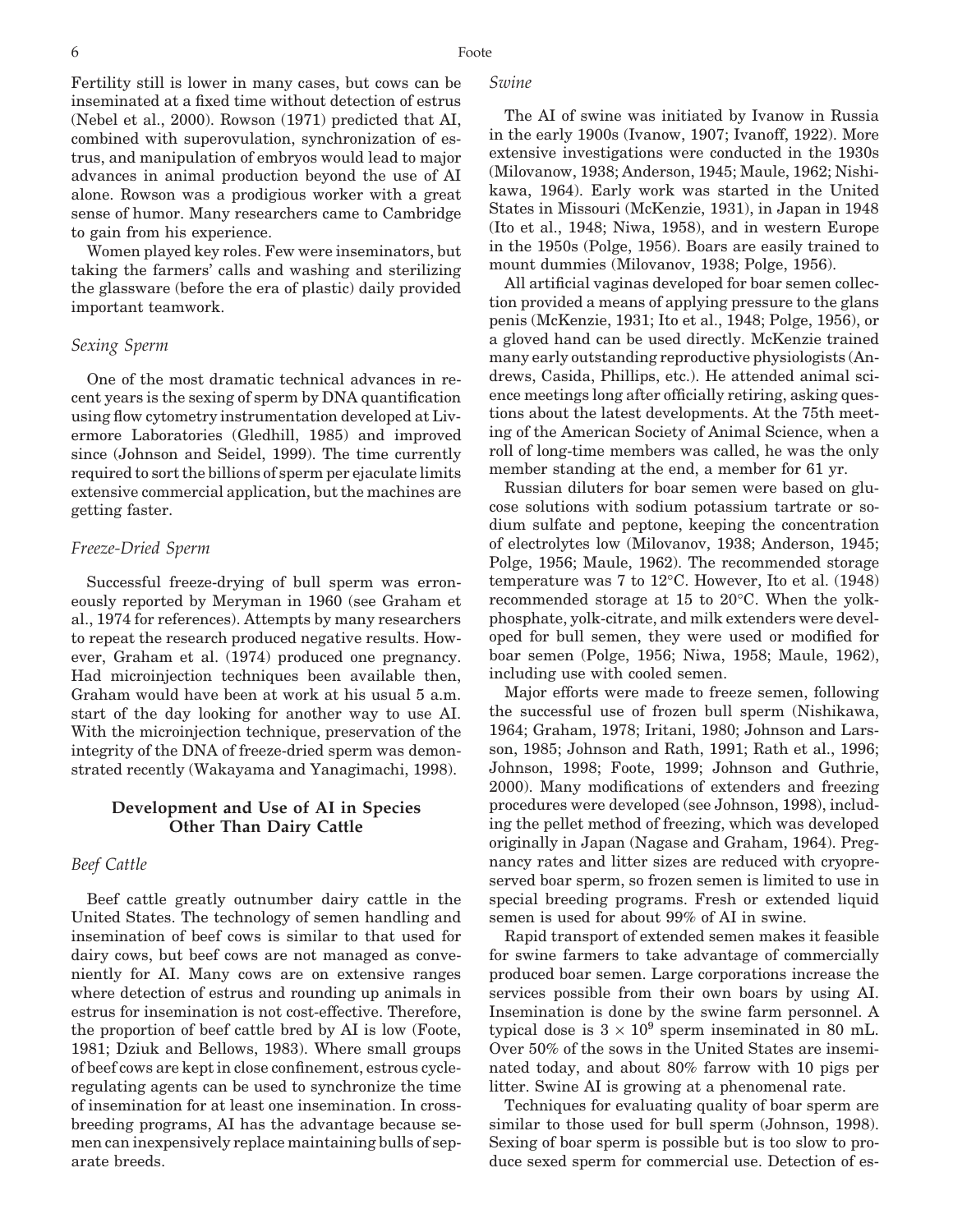trus is facilitated in sows because most come into estrus within a week after weaning their litters. Further technical details can be found in the references cited previously.

#### *Horses*

Research on AI of horses started in Russia in 1899 (Ivanow, 1907; Ivanoff, 1922), stimulated particularly by the military's need for horses. Ishikawa initiated similar studies in Japan in 1912 (Sato, 1916; Nishikawa, 1962). The book by Nishikawa provides a fascinating account of the extensive, detailed studies by a great researcher and teacher and an extraordinary gentleman. After visiting in our home in the 1960s he wrote that he couldn't wait for me to visit him in Japan where he could "hospitalize" me. I was treated royally. McKenzie et al. (1939) and Berliner (1942) initiated studies on the collection, processing, and insemination of stallion and jack semen in the United States.

The earliest collections of semen were obtained by placing a rubber semen collection bag in the vagina of a mare in estrus. In the 1930s and 1940s, several types of artificial vaginas were developed (Anderson, 1945; Maule, 1962; Perry, 1968; Davies Morel, 1999) and they since have been modified. A smaller, lighter version was developed by Nishikawa (see Davies Morel, 1999). Semen evaluation is performed similarly to the evaluation of bull semen.

Military studs provided a convenient source of stallions (Anderson, 1945; Maule, 1962), but after World War II many of these were eliminated because the horse population had declined. In addition, the restrictive regulations on the use of AI by several equine breed organizations inhibited research and the application of AI. China was the major country using equine AI during this period.

Advances made in cryopreserving bovine sperm stimulated interest in cryopreservation of equine semen. Research results are summarized in several congresses and symposia (Nishikawa, 1964, 1972; Bonadonna and Succi, 1976; Sharp and Bazer, 1995) and by Davies Morel (1999). Although methods have been devised to freeze stallion sperm, most equine AI is done with cooled, extended semen used within 48 h of collection during the spring breeding season. The breeding season may be advanced by fall lighting.

## *Sheep and Goats*

The early development of AI in sheep on a major scale began in Russia (Milovanov, 1938, 1964; Maule, 1962), where the collective farms provided an ideal arrangement for establishing AI programs. China also has extensive sheep AI programs. Artificial insemination spread to central Europe and also was widely applied commercially in France and Brazil (Anderson, 1945; Maule, 1962; Foote, 1999). The techniques for semen collection and artificial insemination in sheep and goats

have been described in detail (Evans and Maxwell, 1987). Semen quality and breeding efficiency are affected by season.

Both rams and bucks can be trained to serve the artificial vagina. However, for obtaining semen from a large number of rams in the field, electroejaculation is a useful procedure, pioneered by Gunn (1936) and applied to many species (Dziuk et al., 1954). Much of the early research in the Western world on extenders for sperm, freezing of semen, and AI techniques was done by Emmens and Blackshaw, followed by Salamon and Maxwell in Australia, and Dauzier, Colas, and Cortell in France (Corteel, 1981; Salamon and Maxwell, 1995a,b; Maxwell et al., 1999).

Buck sperm cryopreservation is more successful than the cryopreservation of ram sperm. The techniques and media for freezing semen such as with egg yolk-trisglycerol were modified (Corteel, 1981; Salamon and Maxwell, 1995a; Maxwell and Watson, 1996; Amoah and Gelaye, 1997) from procedures developed for bull sperm (Davis et al., 1963).

Frozen-thawed semen results in satisfactory fertility in goats provided that the sperm are deposited deep into or through the cervix. In the ewe this is difficult. Therefore, insemination into the uterus with the aid of a laparoscope has been necessary to achieve high fertility. Recently, Maxwell et al. (1999) used intracervical insemination successfully by adding seminal plasma to cryopreserved ram sperm before it was used for insemination. Because of the difficulty of insemination, general management and low value per animal, AI, particularly of sheep, is not widespread.

## *Poultry*

Artificial insemination has been widely applied to poultry. Semen collection, processing, and AI have been reviewed by Sexton (1979) and Lake (1986) and more recently by Donoghue and Wishart (2000). Pioneers in the poultry field were Burrows and Quinn (1937), who developed the method of abdominal massage and pressure to collect semen. With the ease of collecting poultry semen, and proximity of hens on large breeding farms, AI is used extensively with freshly collected semen. It is used 100% for turkey breeding because mating is difficult. Freshly collected chicken semen was among the first type of semen to be frozen (Shaffner et al., 1941; Polge et al., 1949). However, cryopreserved poultry sperm are less fertile and freezing poultry sperm still is experimental (Gill et al., 1999).

#### *Other Domestic Mammals*

Although the dog was the first animal in which AI was documented, AI has only been used in special cases, such as for breeding guide dogs or for overcoming special problems. Many breed organizations do not register puppies produced by AI. Cryopreservation of dog sperm is successful, using modifications of the yolk-tris and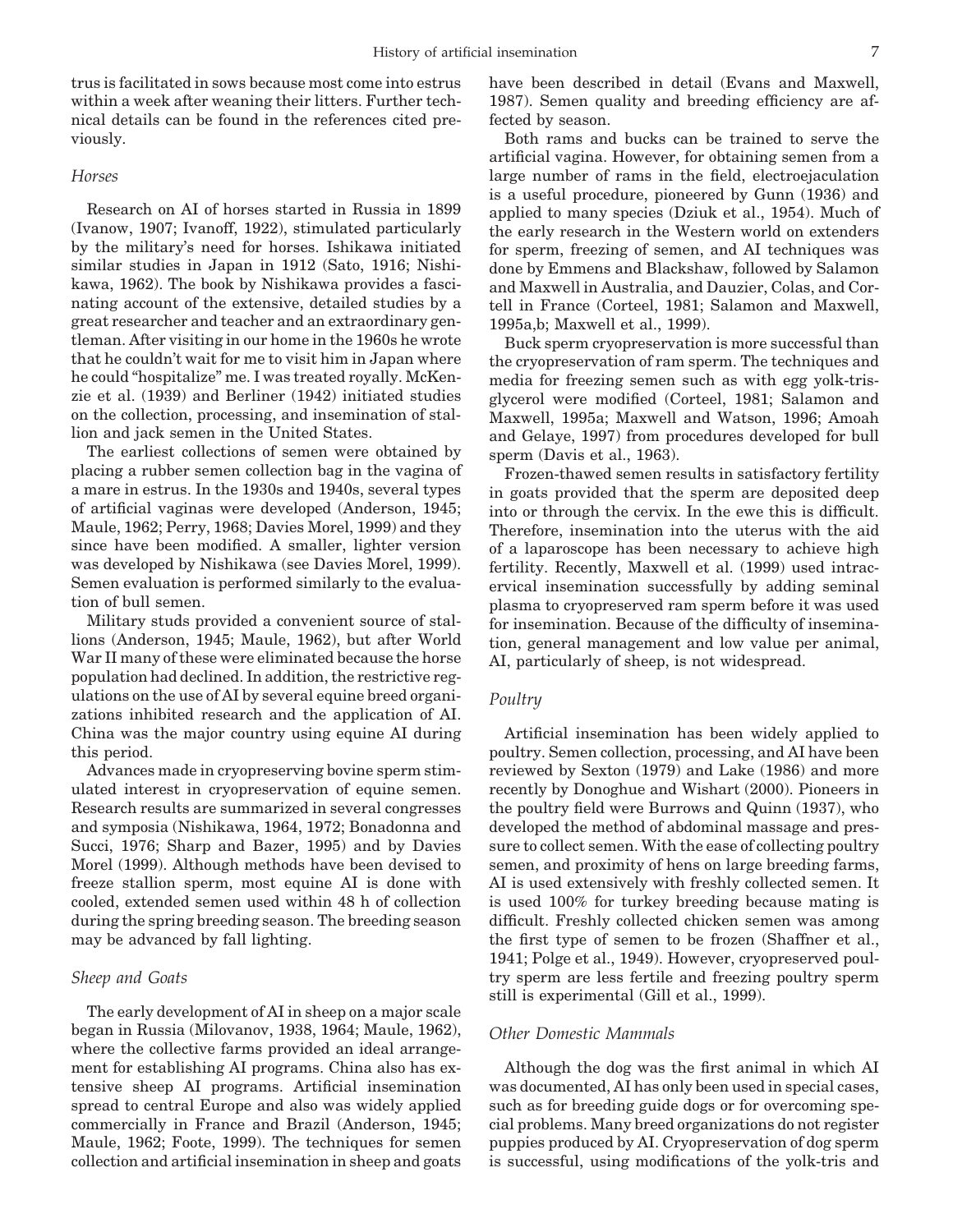yolk-lactose extenders developed for cryopreserving bull sperm (Foote, 1990).

Rabbits have been extensively used as a model for large animals and humans (Foote, 1998; Foote and Carney, 2000). All the reproductive techniques employed with farm animals can be performed with the low-cost rabbit model, and certain placental membrane characteristics make them especially relevant for studies of human teratology (Foote and Carney, 2000).

## *Endangered Mammals*

The first animal reproductive biotechnology used to preserve endangered species was AI (Wildt et al., 1995). Again, many of the principles and procedures used were adapted from cattle (Watson, 1978).

## **Implications**

In the initial stages of attempting to develop AI there were several obstacles. The general public was against research that had anything to do with sex. Associated with this was the fear that AI would lead to abnormalities. Finally, it was difficult to secure funds to support research because influential cattle breeders opposed AI, believing that this would destroy their bull market. The careful field-tested research that accompanied AI soon proved to the agricultural community that the technology applied appropriately could identify superior production bulls free from lethal genes, would control venereal diseases, and did result in healthy calves. Thus, fear was overcome with positive facts. The extension service played an important role in distributing these facts.

The knowledge gained from the AI experience was extremely helpful in stepwise development of each successive reproductive technology, such as frozen semen, superovulation, embryo transfer, and, eventually, cloning. Simultaneously, the public became better informed and more willing to accept that technology developed with worthy goals, and built-in ethical application, could produce positive change, benefiting the whole community. Worthy goals, development of the necessary knowledge and skills, and ethical considerations all are essential components of any technology that will result in a positive impact on society and the environment. Thus, the impact of AI was much more profound than simply another way to impregnate females.

#### **Literature Cited**

- Almquist, J. O. 1973. Effects of sexual preparation on sperm output, semen characteristics and sexual activity of beef bulls with a comparison to dairy bulls. J. Anim. Sci. 36:331–336.
- Almquist, J. O. 1982. Effect of long term ejaculation at high frequency on output of sperm, sexual behavior, and fertility of Holstein bulls: Relation of reproductive capacity to high nutrient allowance. J. Dairy Sci. 65:814–823.
- Almquist, J. O., P. J. Glantz, and H. E. Shaffer. 1949. The effect of a combination of penicillin and streptomycin upon the livability and bacterial content of bovine semen. J. Dairy Sci. 32:183–190.
- Almquist, J. O., and E. W. Wickersham. 1962. Diluents for bovine semen. XII. Fertility and motility of spermatozoa in skim milk with various levels of glycerol and methods of glycerolization. J. Dairy Sci. 45:782–787.
- Amann, R. P. 1970. Sperm production rates. In: A. D. Johnson, W. R. Gomes, and N. L. Van Demark (ed.) The Testis. Vol. 1. pp 443–482. Academic Press, NY.
- Amann, R. P., G. E. Seidel, Jr., and Z. A. Brink. 1999. Exposure of thawed frozen bull sperm to a synthetic peptide before artificial insemination increases fertility. J. Androl. 20:42–46.
- Amoah, E. A., and S. Gelaye. 1997. Biotechnological advances in goat reproduction. J. Anim. Sci. 75:578–585.
- Anderson, J. 1945. The Semen of Animals and its Use for Artificial Insemination. Tech. Comm. Imperial Bureau of Animal Breeding Genetics, Edinburgh.
- Asdell, A. A. 1969. Historical introduction. In: H. H. Cole and P. T. Cupps (ed.) Reproduction in Domestic Animals. 2nd ed. Academic Press, New York.
- Barth, A. D., and R. J. Oko. 1989. Abnormal Morphology of Bovine Spermatozoa. Iowa State University Press, Ames.
- Beatty, B. A. 1960. Fertility of mixed semen from different rabbits. J. Reprod. Fertil. 1:52–60.
- Berliner, V. R. 1942. Dilutors for stallion and jack semen. J. Anim. Sci. 1:314–319.
- Blom, E. 1950. Interpretation of spermatic cytology in bulls. Fertil. Steril. 1:223–238.
- Bonadonna, T. 1937. Le basi scientifiche e le possibilite applicative della fecondazione artificiale neglianimale domestica. Casa Ed. Vannini, Brescia, Italy.
- Bonadonna, T. 1975. VIth International enquiry into artificial insemination in the world (1971–1973). Zootec. Vet. 30:2–108.
- Bonadonna, T., and G. Succi. 1976. Artificial insemination of animals in the world. In: Proc Int. Congr. Anim. Reprod. Art. Insem., Krakow, Poland. 4:769–777.
- Brackett, B. G., G. E. Seidel, Jr., and S. M. Seidel. 1981. New Technologies in Animal Breeding. Academic Press, New York.
- Bratton, R. W., and R. H. Foote. 1954. Semen production and fertility of dairy bulls ejaculated either once or twice at intervals of either four or eight days. J. Dairy Sci. 37:1439–1443.
- Bratton, R. W., S. D. Musgrave, H. O. Dunn, and R. H. Foote. 1959. Causes and prevention of reproductive failures in dairy cattle. II. Influence of underfeeding and overfeeding from birth to 80 weeks of age on growth, sexual development and semen production of Holstein bulls. Cornell Univ. Agric. Exp. Sta. Bull. 940, Ithaca. pp 1–45.
- Bratton, R. W., S. D. Musgrave, H. O. Dunn, and R. H. Foote. 1961. Causes and prevention of reproductive failures in dairy cattle. III. Influence of underfeeding and overfeeding from birth through 80 weeks of age on growth, sexual development, semen production and fertility of Holstein bulls. Cornell Univ. Exp. Sta. Bull. No. 964, Ithaca. pp 1–24.
- Burrows, W. H., and J. P. Quinn. 1937. The collection of spermatozoa from the domestic fowl and turkey. Poult. Sci. 26:19–24.
- Cassou, R. 1964. La méthode des pailletes en plastique adaptée à la généralisation de la conqélation. In: Proc. 5th Int. Congr. Anim. Reprod. Trento, Italy. 4:540–546.
- Cole, H. H., and P. T. Cupps. 1959. Reproduction in Domestic Animals. 1st ed. Academic Press, New York.
- Collins, W. J., R. W. Bratton, and C. R. Henderson. 1951. The relationship of semen production to sexual excitement of dairy bulls. J. Dairy Sci. 34:224–227.
- Corteel, J. M. 1981. Collection, processing and artificial insemination of goat semen. In: C. Gall (ed.) Goat Production. pp 171–191. Academic Press, London.
- Coulter, G. H., T. R. Rounsaville, and R. H. Foote. 1976. Heritability of testicular size and consistency in Holstein bulls. J. Anim. Sci. 43:9–12.
- Cupps, P. T. 1991. Reproduction in Domestic Animals. 4th ed. Academic Press, San Diego, CA.
- Davies Morel, M. C. G. 1999. Equine Artificial Insemination. CABI Publishing, Wallingford, Oxon, U.K.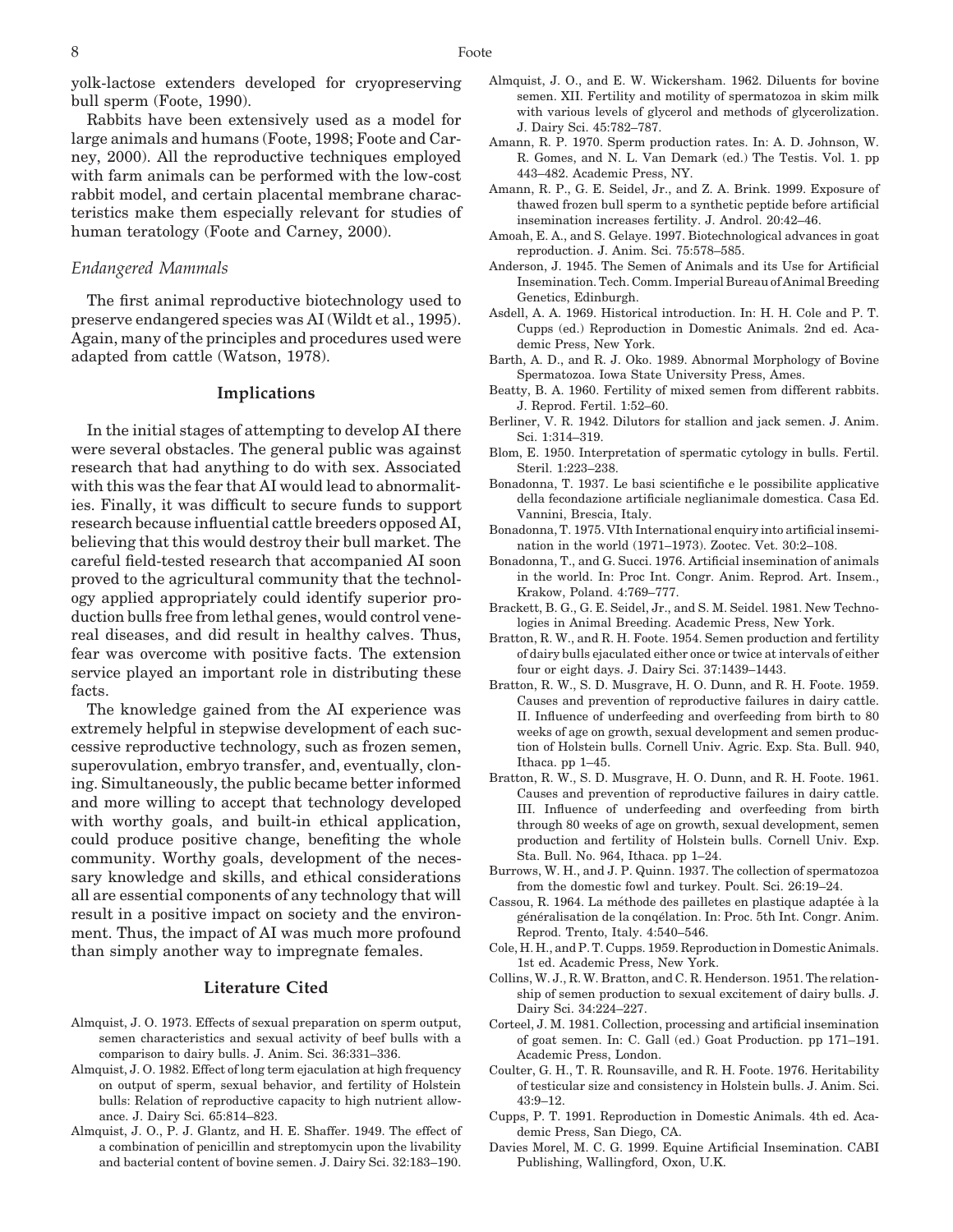- Davis, I. S., R. W. Bratton, and R. H. Foote. 1963. Livability of bovine spermatozoa at 5, -25, and -85°C in tris-buffered and citratebuffered yolk-glycerol extenders. J. Dairy Sci. 46:333–336.
- Donoghue, A. M., and G. J. Wishart. 2000. Storage of poultry semen. Anim. Reprod. Sci. 62:213–232.
- Dziuk, P. J. 1996. Review: Factors that influence the proportion of offspring sired by a male following heterospermic insemination. Anim. Reprod. Sci. 43:65–88.
- Dziuk, P. J., and R. A. Bellows. 1983. Management of reproduction of beef cattle, sheep and pigs. J. Anim. Sci. 57(Suppl. 2):355–379.
- Dziuk, P. J., E. F. Graham, J. D. Donker, G. B. Marion, and W. E. Petersen. 1954. Some observations in collection of semen from bulls, goats, boars and rams by electrical stimulation. Vet. Med. 49:455–458.
- Evans, G., and W. M. C. Maxwell. 1987. Salamon's Artificial Insemination of Sheep and Goats. Butterworths, Sydney.
- Foote, R. H. 1969. Research techniques to study reproductive physiology in the male. Techniques and Procedures in Animal Science Research. pp 81–110. Am. Soc. Anim. Prod., Albany, NY.
- Foote, R. H. 1975. Estrus detection and estrus detection aids. J. Dairy Sci. 58:248–256.
- Foote, R. H. 1981. The artificial insemination industry. In: B. G. Brackett, G. E. Seidel, Jr., and S. M. Seidel (ed.) New Technologies in Animal Breeding. pp 13–39. Academic Press, New York.
- Foote, R. H. 1998. Artificial Insemination to Cloning: Tracing 50 Years of Research. Published by the author, Ithaca, New York.
- Foote, R. H. 1999. Artificial insemination from its origins up to today. In: V. Russo, S. Dall 'Olio, and L. Fontanesi (ed.) Proc. of the Spallanzani Int. Symp., Reggio Emilia, Italy. pp 23–67.
- Foote, R. H., and R. W. Bratton. 1949. The fertility of bovine semen cooled with and without the addition of citrate-sulfanilamideyolk extender. J. Dairy Sci. 32:856–861.
- Foote, R. H., and R. W. Bratton. 1950. The fertility of bovine semen in extenders containing sulfanilamide, penicillin, streptomycin, and polymyxin. J. Dairy Sci. 33:544–547.
- Foote, R. H., and C. W. Carney. 2000. The rabbit as a model for reproductive and developmental toxicity studies. Reprod. Toxicol. 14:477–493.
- Foote, R. H., L. C. Gray, D. C. Young, and H. O. Dunn. 1960. Fertility of bull semen stored up to four days at 5°C in 20% egg yolk extenders. J. Dairy Sci. 43:1330–1334.
- Garner, D. L., C. A. Thomas, H. W. Joerg, J. M. DeJarnett, and C. E. Marshall. 1997. Fluorometric assessments of mitochondrial function and viability in cryopreserved bovine spermatozoa. Biol. Reprod. 57:1401–1406.
- Gill, S. P., R. H. Hammerstedt, and R. P. Amann. 1999. Poultry artificial insemination: Procedures, current status and future needs. In: Proc. Annu. Mtg. Soc. Theriogenology, Nashville, TN. pp. 353–362.
- Gledhill, B. L. 1985. Cytometry of mammalian sperm. Gamete Res. 12:423–438.
- Graham, E. F. 1978. Fundamentals of the preservation of spermatozoa. In: The Integrity of Frozen Spermatozoa. Proc. Conf. Natl. Acad. Sci., Washington, DC. pp 4–44.
- Graham, E. F., E. V. Larson, and B. G. Crabo. 1974. Freezing and freeze-drying bovine spermatozoa. In: Proc. 5th Tech. Conf. Artificial Insem., Reprod., NAAB, Columbia, MO. pp 14–20.
- Gunn, R. M. C. 1936. Fertility in Sheep. CSIRO Bull. 94, Melbourne, Australia.
- Hafs, H. D., R. S. Hoyt, and R. W. Bratton. 1959. Libido, sperm characteristics, sperm output and fertility of mature dairy bulls ejaculated daily or weekly for thirty-two weeks. J. Dairy Sci. 42:626–636.
- Hale, E. B., and J. O. Almquist. 1960. Relation of sexual behavior to germ cell output in farm animals. J. Dairy Sci. (Suppl.) 43:145–169.
- Hansel, W., and E. M. Convey. 1983. Physiology of the estrous cycle. J. Anim. Sci. 57(Suppl. 2):404–424.
- Hansel, W., and G. W. Trimberger. 1952. The effect of progesterone on ovulation time in dairy heifers. J. Dairy Sci. 35:65–70.
- Heape, W. 1897. The artificial insemination of mammals and subsequent possible fertilization or impregnation of their ova. Proc. R. Soc. Lond. B 61:52–63.
- Henderson, C. R. 1954. Selecting and sampling young sires. In: Proc. 7th Annu. Conf. Natl. Assoc. Artif. Breeders, Harrisburg, PA. pp 93–103.
- Herman, H. A. 1981. Improving Cattle by the Millions: NAAB and the Development and Worldwide Application of Artificial Insemination. University of Missouri Press, Columbia.
- Iritani, A. 1980. Problems of freezing spermatozoa of different species. In: Proc. 9th Int. Congr. Anim. Reprod. Artif. Insemin., Madrid, Spain. 1:115–131.
- Ito, T., T. Niwa, and A. Kudo. 1948. Studies on artificial insemination in swine. Zootech. Exp. Sta. Res. Bull. 55:1–74.
- Ivanoff, E. I. 1922. On the use of artificial insemination for zootechnical purposes in Russia. J. Agric. Sci. 12:244–256.
- Ivanow [Ivanov], E. I. 1907. De la fécondation artificielle chez les mammifères. Arch. Sci. Biol. 12:377-511.
- Johnson, L. A. 1998. Current developments in swine semen: Preservation, artificial insemination and sperm sexing. Proc. 15th Int. Pract. Vet. Sci., Birmingham, U.K. 1:225–229.
- Johnson, L. A., and H. D. Guthrie. 2000. Boar Semen Preservation IV. Proc. IVth Int. Conf. on Boar Semen Preservation, Beltsville, MD. Allen Press, Laurence, KS.
- Johnson, L. A., and K. Larsson. 1985. In: Proc. First Int. Conf. Deep Freezing of Boar Semen. Swedish Univ. Agricultural Sciences, Uppsala.
- Johnson, L. A., and D. Rath. 1991. Boar Semen Preservation. II. Second Int. Conf. Boar Semen Preservation, Beltsville, MD. Suppl. I, Reprod. Domestic Anim.
- Johnson, L. A., and G. E. Seidel, Jr. 1999. Proc. Current Status of Sexing Mammalian Sperm. Theriogenology 52:1267–1484.
- Lagerlöf, N. 1934. Changes in the spermatozoa and in the testes of bulls with impaired or abolished fertility. Acta Path. Microbiol. Scand. Suppl. 19:1–254.
- Leeuwenhoek, A. 1678. De natis è semine genitali animalculis. R. Soc. (Lond.) Philos. Trans. 12:1040–1043.
- Lake, P. E. 1986. The history and future of the cryopreservation of avian germ plasm. Poult. Sci. 65:1–15.
- Malafosse, A., and M. Thibier. 1990. An outlook on the artificial insemination industry in the EEC. In: Proc. 13th Tech. Conf. Artif. Insem. Reprod. NAAB, Columbia MO. pp 35–40.
- Mann, T. 1964. The Biochemistry of Semen and of the Male Reproductive Tract. Springer-Verlag, Berlin.
- Maule, J. P. 1962. The Semen of Animals and Artificial Insemination. Commonwealth Agricultural Bureaux, Farnham Royal, U.K.
- Maxwell, W. M. C., G. Evans, S. T. Mortimer, L. Tillan, E. S. Gellatly, and C. A. McPhie. 1999. Normal fertility after cervical insemination with frozen-thawed spermatozoa supplemented with seminal plasma. Reprod. Fertil. Devel. 11:123–126.
- Maxwell, W. M. C., and P. F. Watson. 1996. Recent progress in the preservation of ram semen. Anim. Reprod. Sci. 42:55–65.
- McKenzie, F. F. 1931. A method for collection of boar semen. J. Am. Vet. Med. Assoc. 78:244–246.
- McKenzie, F. F., J. F. Lasley, and R. W. Phillips. 1939. The storage of horse and swine semen. Am. Soc. Anim. Prod. pp 222–225.
- Michajilov, N. N. 1950. Sperm dilution in the milk. The Czecho-Slovak Vet. Mag. J. Am. Vet. Med. Assoc. 117:337 (Abstr.).
- Milovanov, V. K. 1938. Isskusstvenoye Ossemenebie Selsko-Khoziasvennykh Jivotnykh [The Artificial Insemination of Farm Animals]. Seljhozgiz, Mowcow.
- Milovanov, V. K. 1964. Artificial Insemination of Livestock in the U.S.S.R. Trans. by A. Birron and Z. S. Cole. S. Monson, Jerusalem. Tech. Services, U.S. Dept. Commerce, Washington, DC.
- Nagase, H., and E. F. Graham. 1964. Pelleted semen: Comparison of different extenders and processes on fertility of bovine spermatozoa. In: Proc. 5th Int. Congr. Anim. Reprod. Artif. Insem., Trento, Italy. 4:387–391.
- Nebel, R. L., M. G. Dransfield, S. M. Jobst, and J. H. Bame. 2000. Automated electronic systems for the detection of oestrus and timing of AI in cattle. Anim. Reprod. Sci. 60–61:713–723.